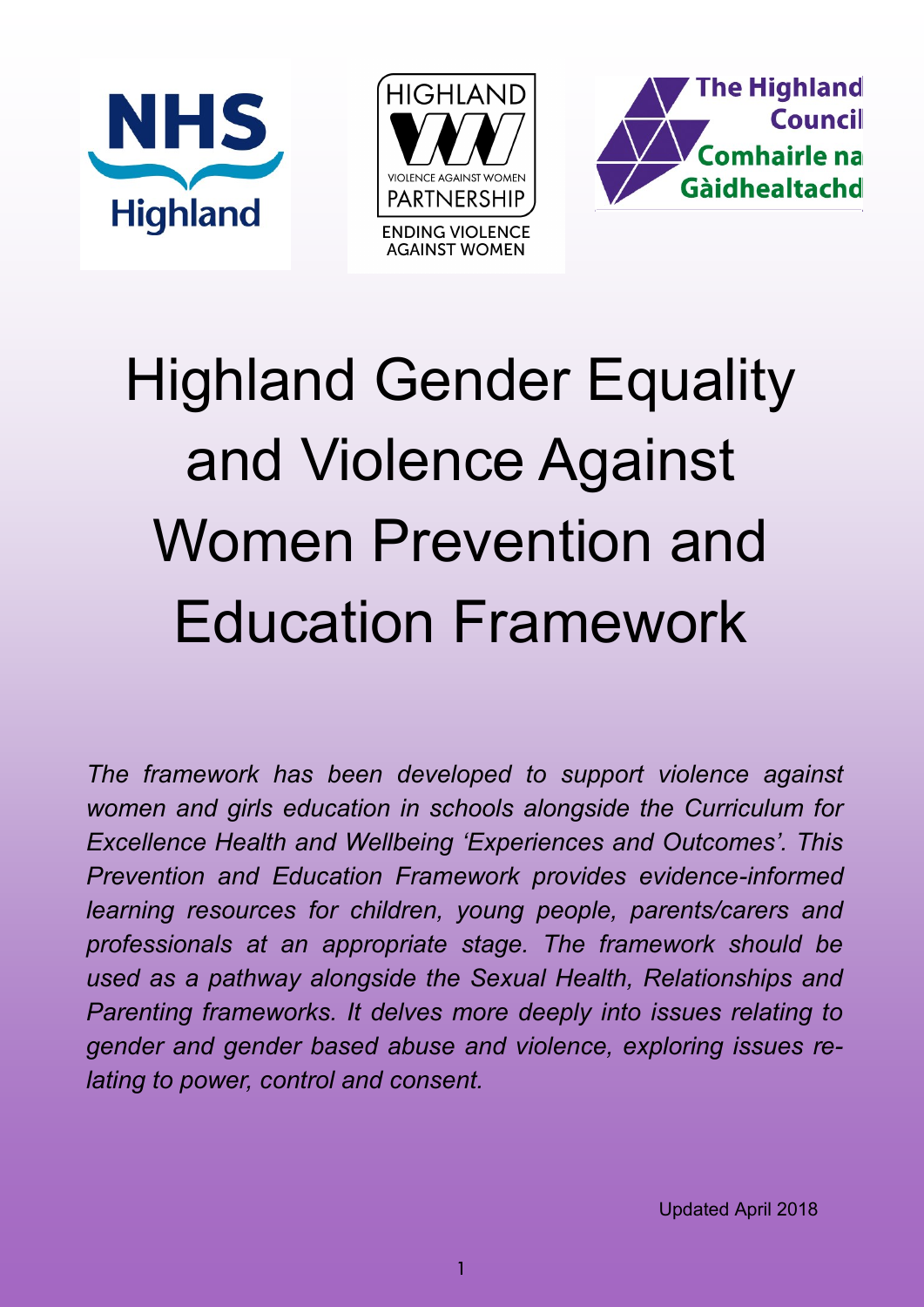## **Violence Against Women Framework Introduction:**

**It is strongly recommended that teachers participate in CPD before delivering lessons relating to violence against women which includes domestic abuse. Please visit<http://www.hvawp.scot.nhs.uk/> for more information.** 

#### **Why take a gendered approach?**

The Scottish Government definition states: "*Violence against women and girls, in any form, has no place in our vision for a safe, strong, successful Scotland. It damages health and wellbeing, limits freedom and potential, and is a fundamental violation of human rights*."

Equally Safe is the delivery plan for Scotland's Strategy for preventing and eradicating violence against women and girls. It sets out the actions the Scottish Government, COSLA and partners will take (2017-2021). The strategy can be found at [http://](http://www.scotland.gov.uk/Resource/0045/00454152.pdf) [www.scotland.gov.uk/Resource/0045/00454152.pdf](http://www.scotland.gov.uk/Resource/0045/00454152.pdf) 

Gender is one of the 'protected characteristics' of the **Equality Act 2010.** Information on this act and associated 'protected characteristics' can be found on the Equality, Diversity and Children's Rights site on Highland GLOW. It can be accessed via the For Highland's Children section.

#### **What is gender based violence?**

Gender based violence is an overarching term covering a spectrum of complex abusive behaviours which overwhelmingly affects women and children and impacts negatively on individuals, communities and societies across the globe. Gender based violence is not conducive to safe, healthy relationships.

Gender Based Violence includes:

- Domestic Abuse (verbal, coercive control, physical, financial etc.)
- Sexual Violence (rape, incest and childhood sexual abuse)
- Sexual harassment and intimidation at work and in the public sphere
- Commercial Sexual Exploitation including prostitution, pornography and human trafficking
- Forced and child marriages, Dowry related violence, honour crimes, female genital mutilation.

This is not to suggest that all men are violent. To be clear, the majority of men are not violent. Nor is it to deny that women use violence or that men use violence against men, including male partners. But evidence shows that men commit the vast majority of violent crimes and sexual offences. Women and children are disproportionately affected by men's violence.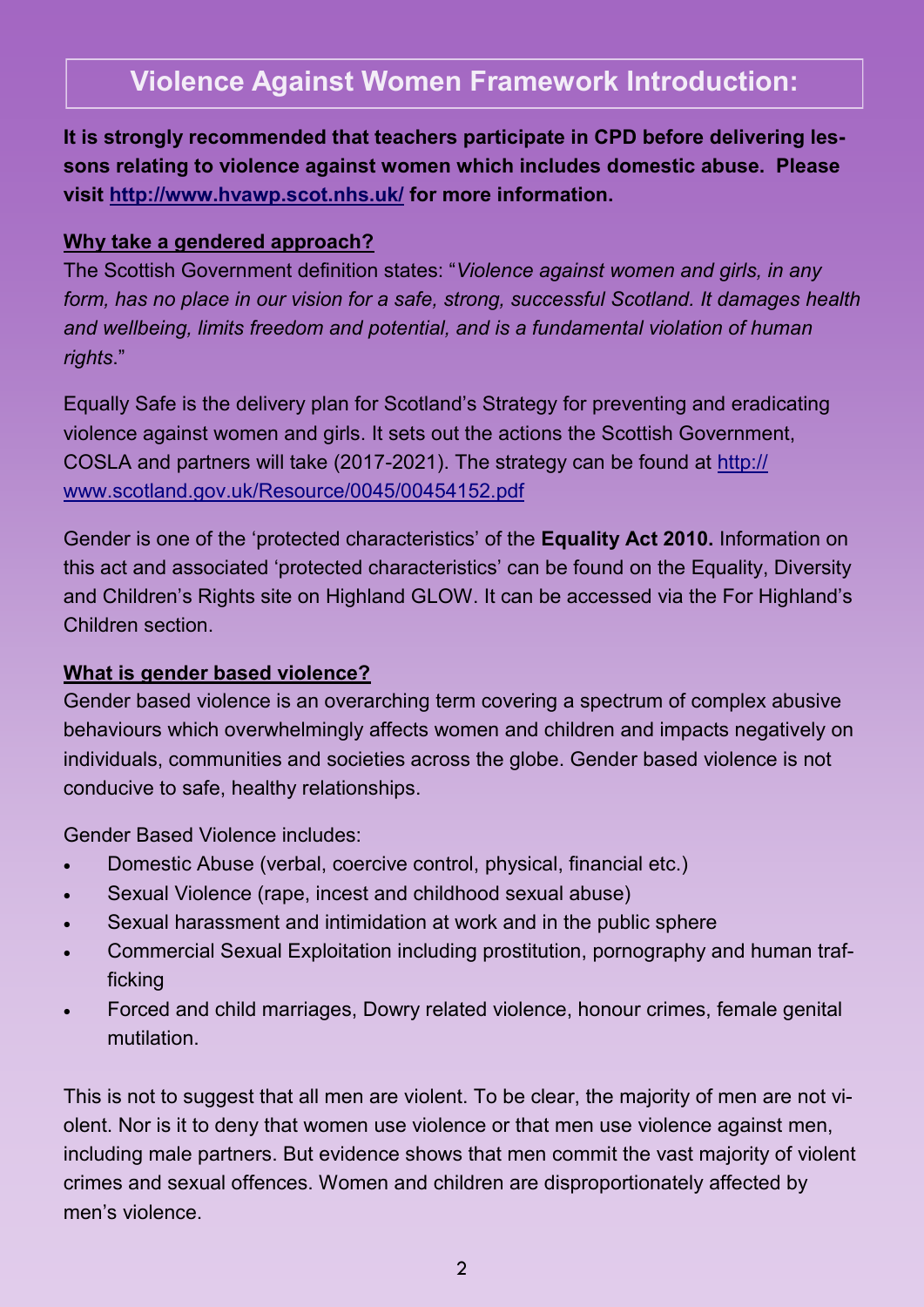#### **Why prevention education is needed:**

#### **Scottish Statistics**

- In 2016/2017 there were 58,810 incidents of domestic abuse recorded by the police in Scotland.
- Sexual crimes increased by 5% to 10,822. Rape & attempted rape accounted for 17% of sexual crimes.
- In the last ten years, just over half (52%) of the female victims aged between 16 and 70 years were killed by their partner or ex-partner, 28% were killed by an acquaintance and 8% were killed by a stranger. For male victims aged 16 to 70 years, only 6% were killed by their partner or ex-partner.
- In 2016/2017, 88% of incidents occurred in a home or dwelling. This can be further split into 42% of incidents of domestic abuse that occurred within the victim's own home and 21% occurred within a joint home. A further 5% occurred in the accused's home while 19% occurred in an 'other dwelling'.
- In 2016-17, over half (55%) of domestic abuse incidents (where the relationship between the victim and accused is known) were between current partners. Of the remaining incidents, 44% involved ex-partners.
- In 2016, 92% of the victims trafficked for sexual exploitation were female.

#### **Highland Statistics**

- In 2016/2017, 2350 people in Highland reported domestic abuse to the police
- 7% of all crime recorded in 2016/17 in Highland involved rape or sexual assault.

#### **Attitudes among children and young people in Highland**

The Highland Lifestyle Survey 2017 provides positive results of young people's attitudes towards gender based violence. However the numbers of participants is low, and when broken down into associated school group, it has highlighted the numbers are too low to make definite claims.

- *Is it OK for a man to hit or hurt his wife or girlfriend? It is never OK—*97.6% of P7s, 97.2% of S2s and 94% (96% male and 99% female responses)
- *Is it OK for a woman to hit or hurt her husband or boyfriend?* It is never OK—95% of P7s, 93% of S2s and 92% of S4s (91% male and 97% female respons-

es)

- 3% of S2s and 5% of S4s thought it was OK for a man to hit his partner if he found out she was having an affair, compared to 2.5% of P7s.
- 6.8% of S2s and 7.7% of S4s thought it was OK for a woman to hit or hurt her partner if she found out he was having an affair, compared to 5.3% of P7s.

The local and national statistics highlight the importance of children and young people developing an understanding of safe, healthy and positive relationships from an early age; embraces equality and mutual respect; rejects all forms of violence; positive gender roles are promoted; and individuals and communities recognise and challenge violent and abusive behaviour.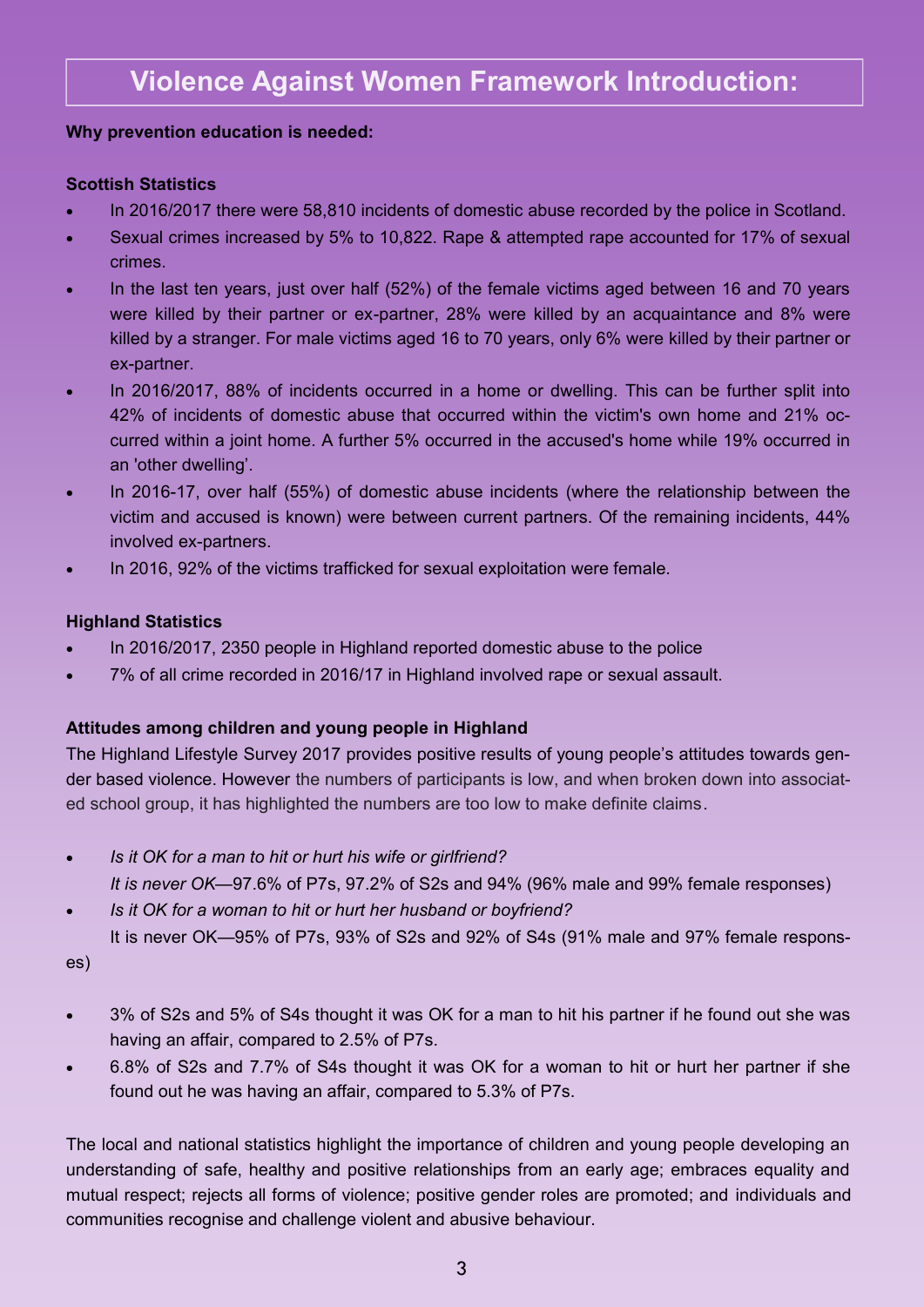## VIOLENCE AGAINST WOMEN—EARLY LEVEL—PRE SCHOOL AND P1

**HWB 0-01a** I am aware of and able to express my feelings and am developing the ability to talk about them

**HWB 0-02a** I know that we all experience a variety of thoughts and emotions that affect how we feel and behave and I am learning ways of managing them.

**HWB 0-04a** I understand that my feelings and reactions can change depending upon what is happening within and around me. This helps me to understand my own behaviour and the way others behave.

**HWB 0-5a** I know that friendship, caring, sharing, fairness, equality and love are important in building positive relationships. As I develop and value relationships I care and show respect for myself and others

**HWB 0-44b** I understand positive things about friendships and relationships but when something worries or upsets me I know who I should talk to.

**HWB 0-45b** I am aware of the need to respect personal space and boundaries and can recognise and respond appropriately to verbal and non-verbal communication.

**HWB 0-47a** I recognise that we have similarities and differences but are all unique **HWB 0-48a/HWB 1-48a** I am learning what I can do to look after by body and who can help me.

**HWB 0-49a** I am learning about respect for my body and what behaviour is right and wrong. I know who I should talk to if I am worried about this.

#### **Intended Learning**

Learners should:

- Name and recognise a variety of feelings in myself and others
- Understand that some differences between boys and girls are constructed and can be challenged
- Understand that there are different types of bullying
- Understand how bullying can make someone feel
- Understand that they have the right to say no
- Talk about their body and understand their body is private to them

#### **Suggested Success Criteria**

Learners can:

- Play beside other children
- Play beside my friends, taking turns and sharing
- Begin to understand the similarities between boys and girls and reject attempts to stereotype
- Identify an adult, both at home and in school, who will help me if I am feeling upset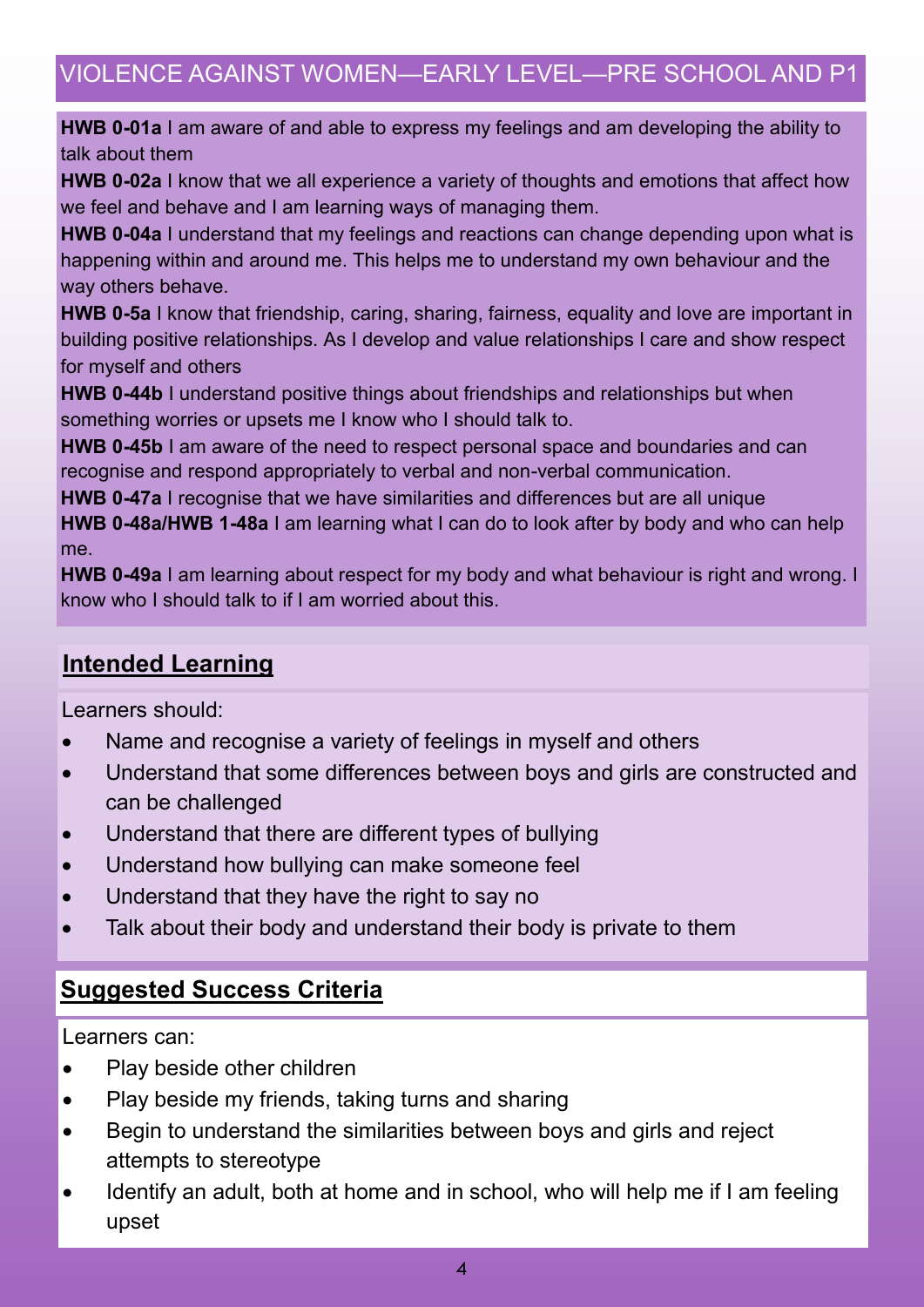# **Suggested Learning Experiences**

**Staff actions:** Be careful not to perpetuate gender stereotypes, for example question why heroes and heroines have particular characteristics, avoiding blue and pink distinctions **Small Group Work** - Play a card game matching a facial expression with a feeling; pupils discuss friendships, likes, dislikes, talents, qualities and similarities between boys and girls

**Partner Links** – Invite a guest to talk about gender, think about the gender of visitors, for example, female Fire Fighters, male carers or cooks. Safe Strong and Free or Women's Aid.

**Role Play** – Explore what makes a good friend using puppets

# **Resources**

#### *Teachers should choose images and examples which are supportive of diversity*

Just Like a Child - Challenging Gender Stereotyping [www.zerotolerance.org.uk](http://www.zerotolerance.org.uk) Zero Tolerance Respect Pack—Primary [www.zerotolerance.org.uk/respect/primary](http://www.zerotolerance.org.uk/respect/primary)

Safe Strong and Free [www.safestrongandfree.org.uk](http://www.safestrongandfree.org.uk)

NSPCC - Pants are Private resources; Speak [diversity](https://highlandliteracy.com/equality-and-diversity-picture-books/)-picture-books/ Out Schools Programme (P1—3 Assembly) contact [john.Darcy@NSPCC.org.uk](mailto:john.Darcy@NSPCC.org.uk) [www.nspcc.org.uk](http://www.nspcc.org.uk/nthqnas5/KirstyBa/My%20Documents/Flexi%20time)

Highland GLOW - Equality, Diversity

[Resilient Kids](http://www.resilientkids.org/) - To School

Highland Literacy Equality and Diversity Picture book and lesson plans. *E.g. Jacob's New Dress, My Princess Boy.* [https://highlandliteracy.com/equality](https://highlandliteracy.com/equality-and-diversity-picture-books/)-and-

Book - Health for Life 4-7

# **Assessment Approaches / Evidence**

**Say** talk about the similarities between boys and girls **Make** class gender code **Write** words relating to gender **Do** role play in non-traditional male/female roles

# **Suggested Vocabulary**

| angry     | feelings | likes  | thoughtful |
|-----------|----------|--------|------------|
| caring    | friends  | sad    | upset      |
| different | gender   | same   | sharing    |
| dislikes  | happy    | scared | worried    |
| fair      | kind     | unique |            |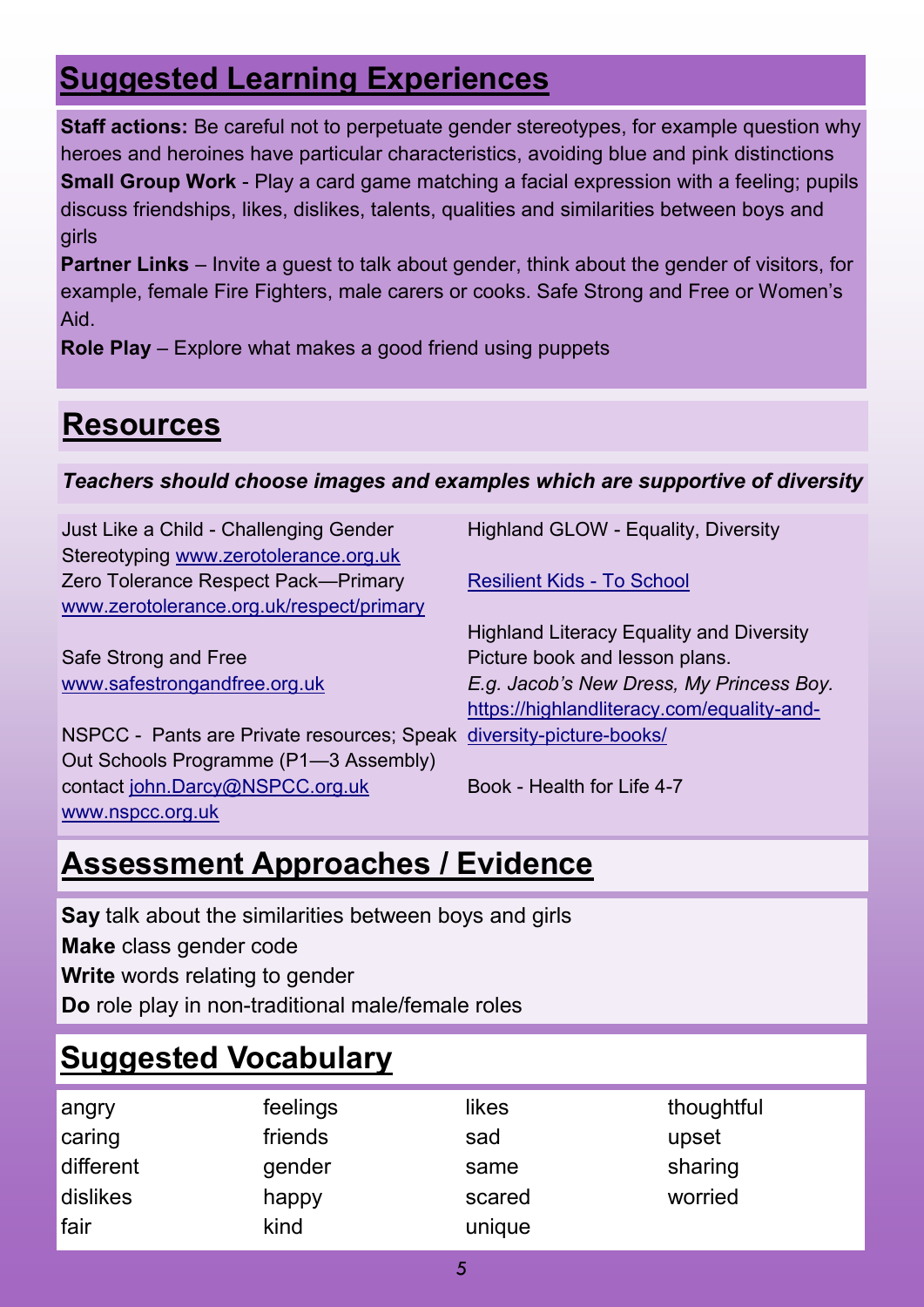**HWB 1-01a** I am aware of and able to express my feelings and am developing the ability to talk about them.

**HWB 1-02a** I know that we all experience a variety of thoughts and emotions that affect how we feel and behave and I am learning ways of managing them.

**HWB 1-09a** As I explore the rights to which I and others are entitled, I am able to exercise these rights appropriately and accept the responsibilities that go with them. I show respect for the rights of others.

**HWB 1-44b** I understand positive things about friendships and relationships but when something worries or upsets me I know who I should talk to.

**HWB 1-45b** I am aware of the need to respect personal space and boundaries and can recognise and respond appropriately to verbal and non-verbal communication. **HWB 1-49a** I am learning about respect for my body and what behaviour is right and wrong. I know who I should talk to if I am worried about this.

**HWB 1-49a** I am learning about respect for my body and know what behaviour is right and wrong. I know who I should talk to if I am worried about this.

# **Intended Learning**

Learners should:

- Understand that they have the right to say no
- Be able to name and recognise a variety of feelings in myself and others
- Understand that there are different types of bullying including a type of bullying that can happen between mum and dad/mum's partner as domestic abuse
- Understand how bullying can make someone feel
- Demonstrate empathy for people who are treated badly
- Understand that people can react in different ways in different situations
- Be introduced to the idea of safety planning
- Understand ways in which issues at home can affect people's behaviour
- Be aware of the difficulties involved in standing up to people who bully
- To know how taking care of each other keeps everyone safe
- Demonstrate appropriate responses to behaviours e.g. communicating with different people in different situations
- Be able to talk about their body and understand their body is private to them
- Identify who to talk to, either at school or at home, if they are upset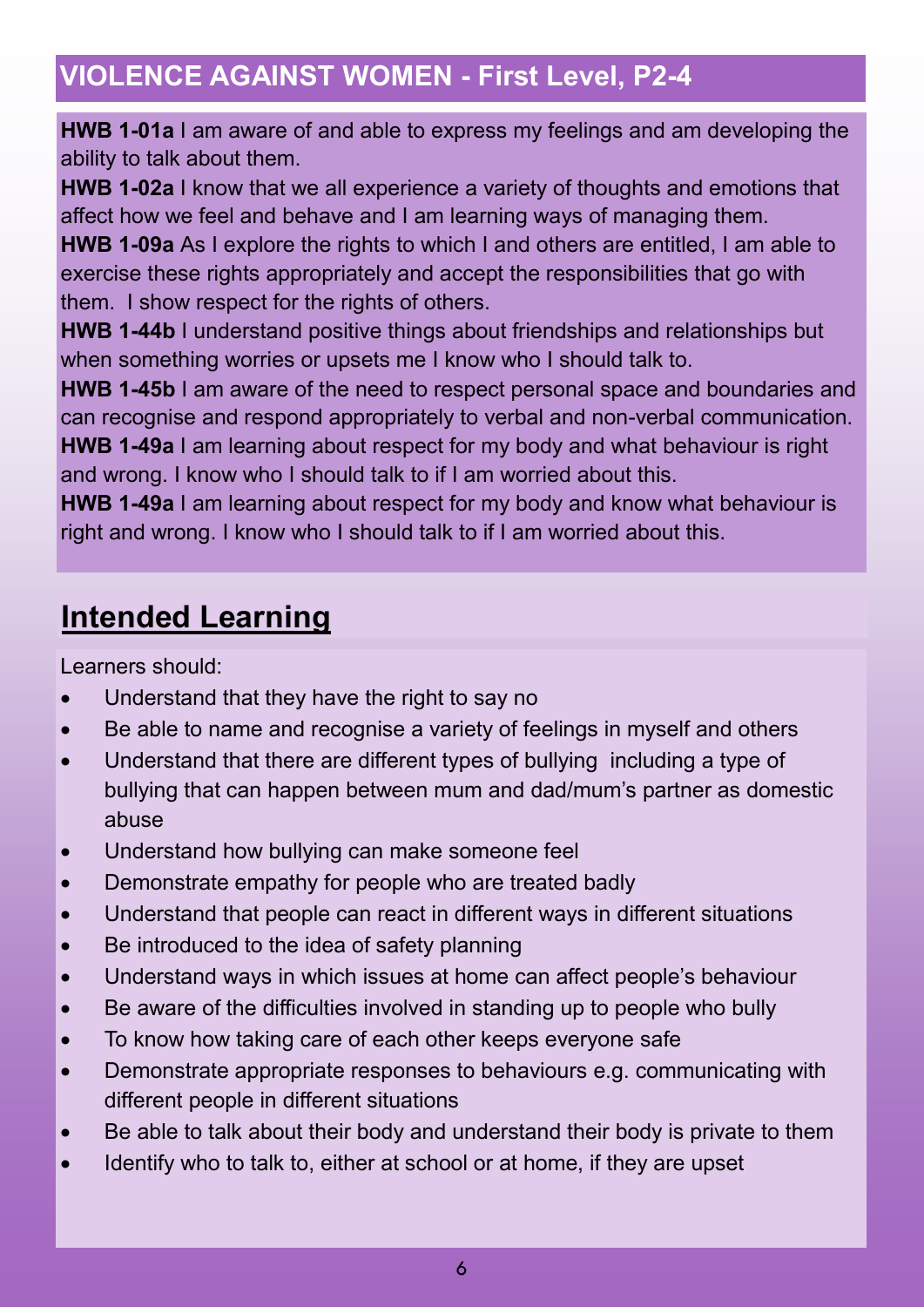## **Suggested Success Criteria**

Learners can:

- Play with other children, taking turns and sharing
- See that there are differences / similarities between them and their friends
- Describe different types of bullying
- Describe a type of bullying that can happen between mum and dad/mum's partner as domestic abuse
- Describe how bullying can make someone feel
- Demonstrate empathy for people who are treated badly
- Demonstrate that they understand that people can react in different ways in different situations
- Understand the idea of safety planning
- Understand ways in which issues at home can affect people's behaviour
- Demonstrate understanding of the difficulties involved in standing up to bullying behaviours
- Demonstrate understanding of how taking care of each other keeps everyone safe
- Demonstrate understanding of appropriate/inappropriate behaviours e.g. communicating with different people in different situations
- Talk about their body and understand their body is private to them
- Identify who to talk to, either at school or at home, if they are upset
- Separate appropriate and inappropriate behaviours including communicating with and touching different people

#### **Suggested Learning Experiences**

**Small Group Work** – Choose words and phrases which could be used to describe feelings, sex and gender. Explore heroes and heroines in fairy tales, cartoon films. Discuss how they reinforce or challenge gender stereotypes; explore and decide appropriate words and phrases which could be used to describe feelings after a fall out and how they might resolve it

**Partner Links** – e.g. talk from Women's Aid

**Independent** – Create list/picture on what makes a good girl/boy/man/woman **Emotional Literacy** – Ensure safe and confidential place in case children disclose.

**ICT** – Create a Wordle listing appropriate vocabulary

**Role Play** – Some of the challenges that may arise in a friendship e.g. jealousy, fall outs and not sharing etc.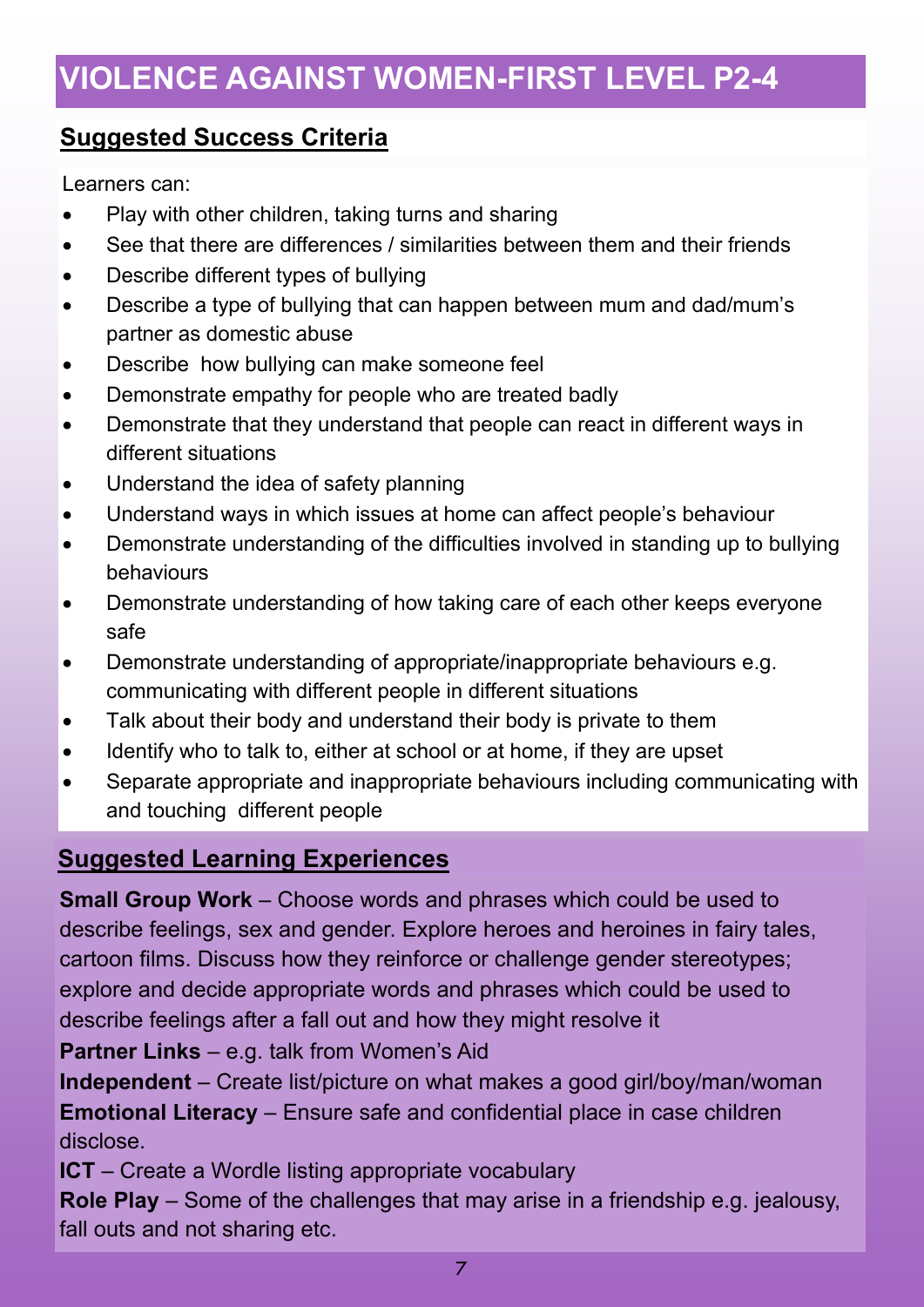# **Resources**

#### *Teachers should choose images and examples which are supportive of diversity*

Resilient Kids – Together (HC Psychological Services)

[Zero Tolerance Respect Pack—Primary](http://www.zerotolerance.org.uk/respect/primary)

Just Like a Child - Challenging Gender Stereotyping [www.zerotolerance.org.uk](http://www.zerotolerance.org.uk) Zero Tolerance Respect Pack—Primary [www.zerotolerance.org.uk/respect/](http://www.zerotolerance.org.uk/respect/primary) [primary](http://www.zerotolerance.org.uk/respect/primary)

NSPCC - Pants are Private resources; Speak Out Schools Programme (P1—3 and p4-7) Assembly contact [john.Darcy@NSPCC.org.uk](mailto:john.Darcy@NSPCC.org.uk) [www.nspcc.org.uk](http://www.nspcc.org.uk/nthqnas5/KirstyBa/My%20Documents/Flexi%20time)

Highland GLOW - Equality and Diversity

Highland Literacy Equality and Diversity Picture book and lesson plans. *E.g. The Paper Bag Princess, Jacob's New Dress, My Princess Boy, 10000 dresses.* [https://highlandliteracy.com/equality](https://highlandliteracy.com/equality-and-diversity-picture-books/)-and[diversity](https://highlandliteracy.com/equality-and-diversity-picture-books/)-picture-books/

Book - Health for Life 4-7

National Education Union[—Breaking the](https://www.teachers.org.uk/equality/equality-matters/breaking-mould)  [Mould: challenging gender stereotypes](https://www.teachers.org.uk/equality/equality-matters/breaking-mould)

## **Assessment Approaches / Evidence**

**Say** discussion on what pupils can contribute to friendships, personal space and appropriate touching

**Make** Posters about heroes and heroines and what makes a good boy/girl/man/ woman

**Write** words to describe positive relationships

**Do** various role plays

## **Suggested Vocabulary**

| abuse          | fair       | left out | scared  |
|----------------|------------|----------|---------|
| anxious        | feelings   | likes    | sharing |
| close          | frightened | love     | upset   |
| different      | gender     | nurture  | worried |
| dislikes       | happy      | respect  |         |
| distance       | Inequality | sad      |         |
| domestic abuse | jealousy   | safe     |         |
| equality       | kind       | same     |         |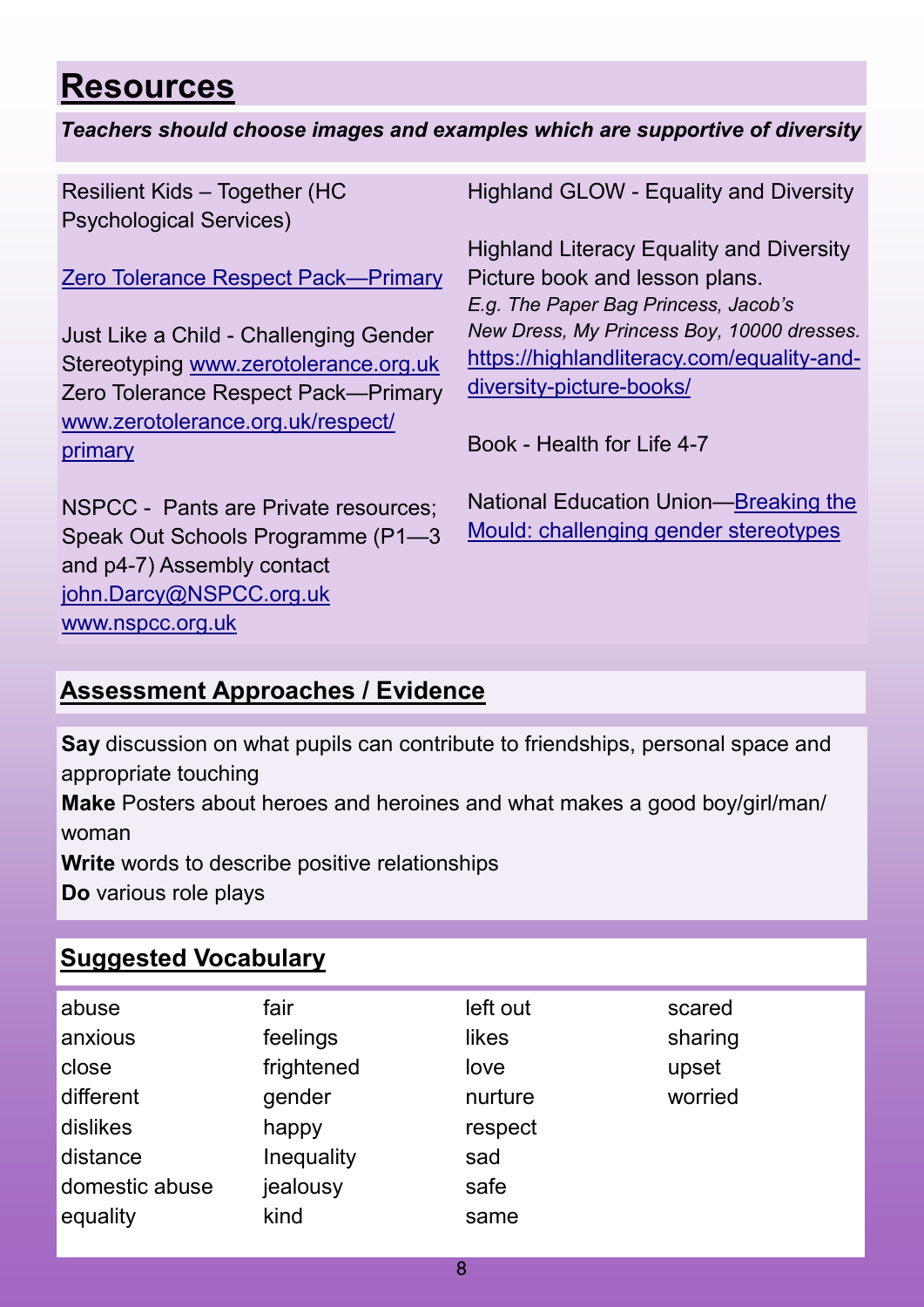# VIOLENCE AGAINST WOMEN -SECOND LEVEL - P5-7

**HWB 2–03a** I understand that there are people I can talk to and that there are a number of ways in which I can gain access to practical and emotional support to help me and others in a range of circumstances **HWB 2-07a** I am learning skills and strategies which will support me in challenging times, particularly in relation to change and loss.

**HWB 2–09a** As I explore the rights to which I and others are entitled, I am able to exercise these rights appropriately and accept the responsibilities that go with them. I show respect for the rights of others.

**HWB 2-44a** I understand that a wide range of different kinds of friendships and relationships exist.

**HWB 2-44b** I am aware that positive friendships and relationships can promote health and the health and wellbeing of others.

**HWB 2-45a** I am identifying and practising skills to manage changing relationships and I understand the positive impact this can have on my emotional wellbeing.

**HWB 2-49a** I know all forms of abuse are wrong and I am developing the skills to keep myself safe and get help if I need it.

## **Intended Learning**

Learners should:

- Develop an understanding of gender equality
- Be able to recognise the qualities they need to develop in order to form good relationships
- Develop an understanding of abuse within relationships
- Understand that there are different types of relationships including those between friends and family
- Know what are safe and appropriate ways to express feelings
- Know what constitutes abusive behaviours
- Understand that abusive behaviours are a choice
- Be able to respond to clues from others such as facial expression and body language
- Know that strategies are available for dealing with a range of situations
- Know where and how to seek help if needed
- Be able to explain the definition of abuse and understand there are different forms of abuse, e.g. domestic and child

## **Suggested Success Criteria**

Learners can:

- Give examples of a range of relationship types
- Identify qualities and demonstrate skills to develop good relationships and friendships
- Rank different types of relationships, from positive to very negative based on behaviours
- Correctly identify and demonstrate emotions using facial expressions and body language
- Devise a safety network and other strategies to keep safe
- Recognise the difference between positive and negative peer pressure
- Identify trusted individuals and groups who make up a support network
- Provide examples of strategies that they are able to use and show an understanding of when they would be used
- Define different forms that abuse can take
- Identify a number of organisations that offer support to children and adults who are in difficult situations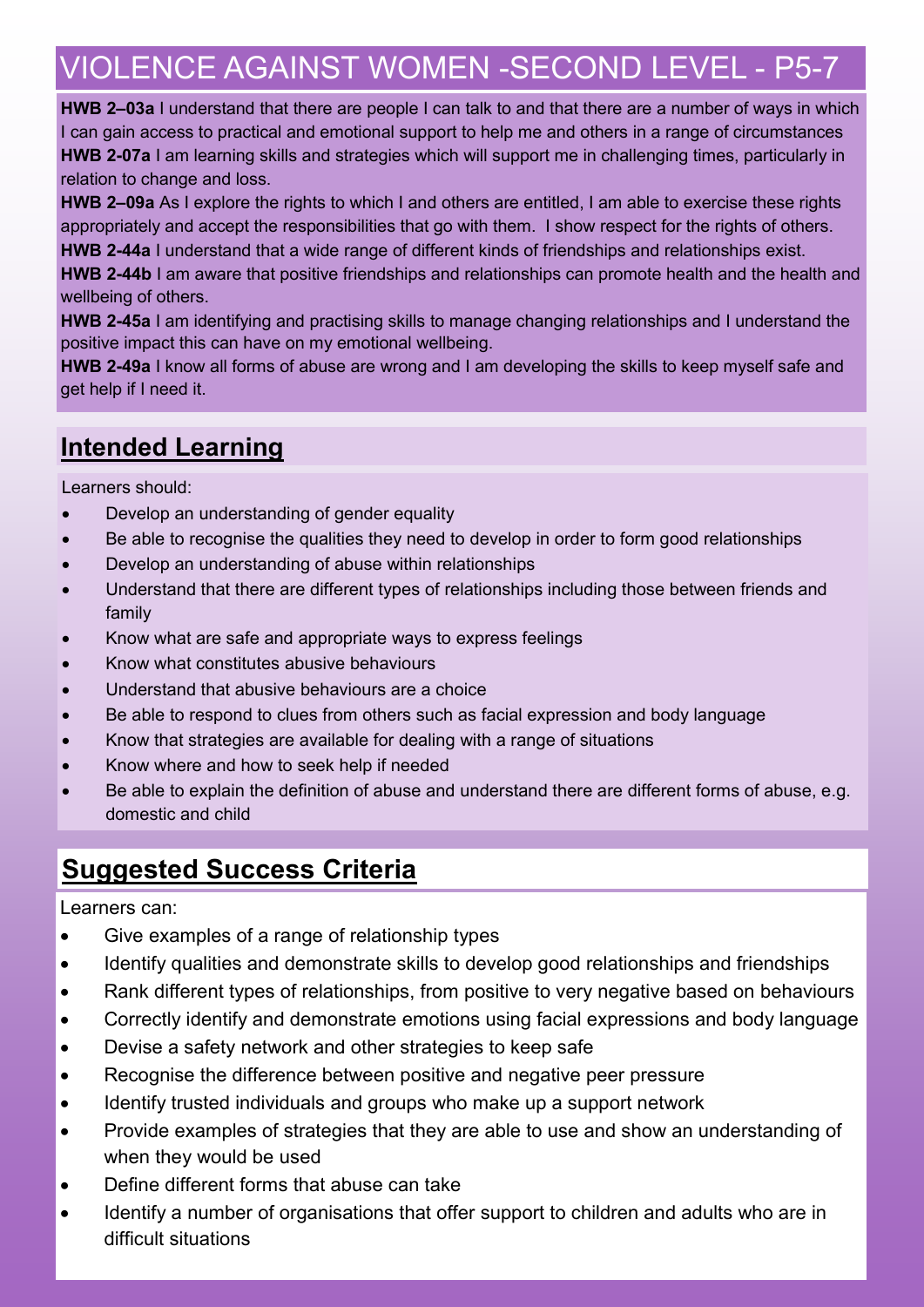# **Suggested Learning Experiences**

**Cooperative Learning Strategies** – Pupils create graffiti walls on different expressions and body language, abuse and safety networks; pupils use expert groups to find out about a range of organisations and the support they offer; explore different forms of domestic abuse **ICT** – Examine a range of relationships from soaps and TV programmes; research work of key organisations that support victims of domestic abuse

**Small Group Work** – Discuss various scenarios and rank in order of risk; suggest possible strategies which could be implemented to reduce / manage risk (possible link with Substance Misuse); discuss situations where you have experienced positive or negative peer pressure and how you coped with this

**Role-play** – Scenario questions around how to say no effectively and manage peer pressure effectively

**Independent Work** – Reflect on their own experience of peer pressure as both a participant and a by-stander

#### **Resources**

#### *Teachers should choose images and examples which are supportive of diversity*

Being Cool In School, Resilient Kids, Feelings & Creating Confident Kids (Edinburgh Council) Friendships and Conflict & Resolution (HC Psychological Services)

Circle Time [https://www.circle](https://www.circle-time.co.uk)-time.co.uk

NSPCC Schools Service Programme (P4-7 Assembly) contact john.Darcy@NSPCC.org.uk [www.nspcc.org.uk](http://www.nspcc.org.uk)

Think U Know – Child Exploitation & Online Protection [\(www.thinkuknow.co.uk\)](http://www.thinkuknow.co.uk)

Zero Tolerance [Dragon Marks and Gold Stars](http://www.zerotolerance.org.uk/sites/www.vawpreventionscotland.org.uk/files/GoldStarsDragonMarks-ResourcePack.pdf) school training pack [www.zerotolerance.org.uk](http://www.zerotolerance.org.uk)

[www.thehideout.org.uk](http://www.thehideout.org.uk)  [www.respectme.org.uk](http://www.respectme.org.uk) http://www.no-[worries.org.uk](http://www.no-worries.org.uk)

Highland GLOW Equality, Diversity and Children's Rights - FGM and Forced Marriage

#### **Assessment Approaches / Evidence**

**Say** Class discussion on strategies that have been used or could be used to say no; Define and discuss different forms of abuse

**Make** A decision wheel, information leaflet outlining work of a key organisation **Write** A Safety Route to obtain help if needed; a letter to a friend sharing how they have a positive influence on your life

#### **Suggested Vocabulary**

| abuse           |
|-----------------|
| body language   |
| boundaries      |
| communication   |
| confident       |
| confidentiality |
| consent         |

disclose discrimination domestic abuse empathy equality female genital mutilation

forced marriage gender grooming inequality personal space reliable respect

safety network secure support trust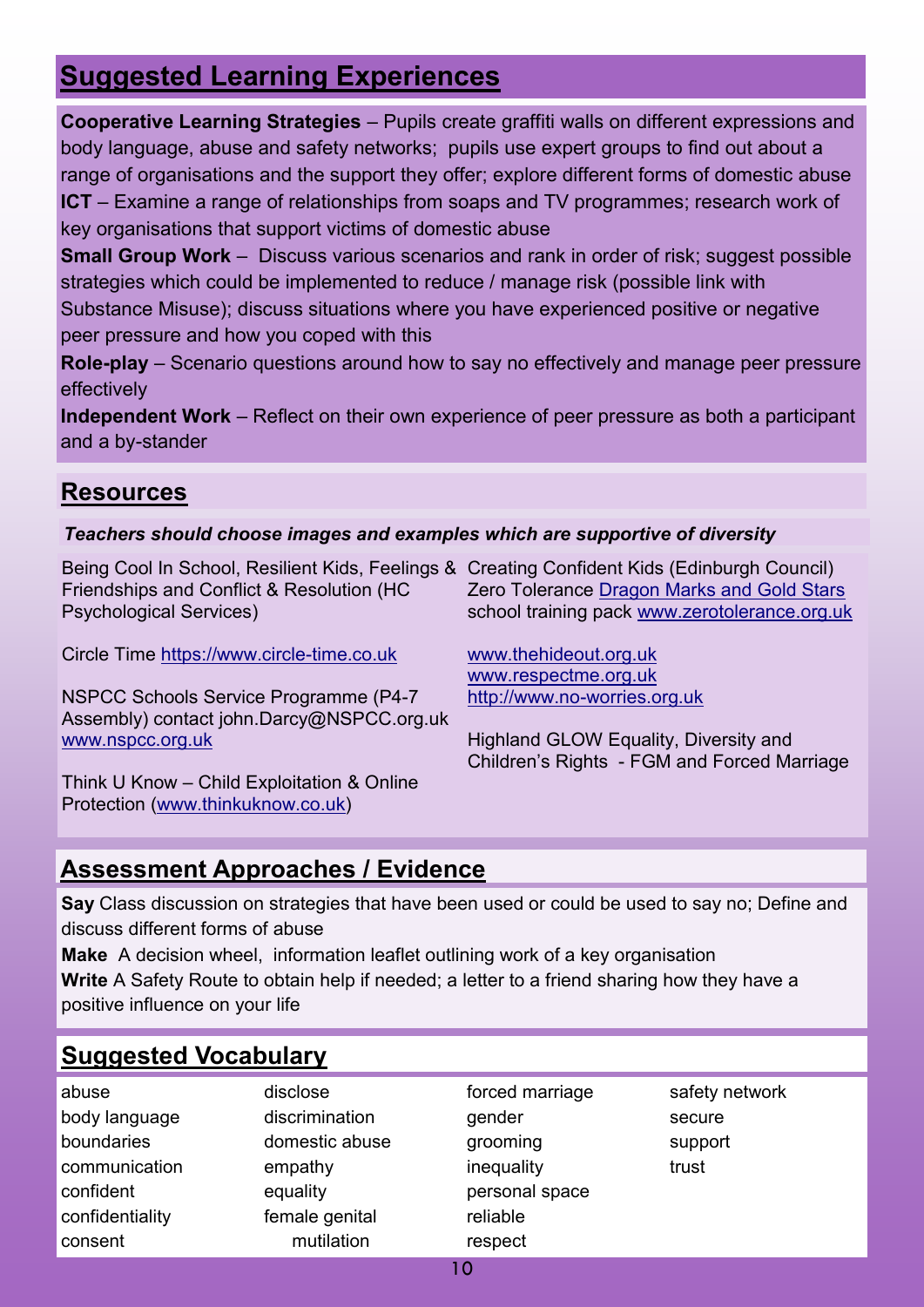# VIOLENCE AGAINST WOMEN -THIRD/FOURTH LEVEL S1-3

**HWB 3/4-02a** know that we all experience a variety of thoughts and emotions that affect how we feel and behave and I am learning ways of managing them.

**HWB 3-/406a** understand the importance of mental wellbeing and that this can be fostered and strengthened through personal coping skills and positive relationships, I know that it is not always possible to enjoy good mental health and that if this happens there is support available

**HWB 3 –09a/HWB 4-09a** As I explore the rights to which I and others are entitled, I am able to exercise these rights appropriately and accept the responsibilities that go with them. I show respect for the rights of others.

**HWB 3—16a/HWB 4-16a** I am learning to assess and manage risk, to protect myself and others, and to reduce the potential for harm when possible

**HWB 3/4-44a** I understand the importance of being cared for and caring for others in relationships and can explain why.

**HWB 3/4-44b** I understand and can demonstrate the qualities and skills required to sustain different types of relationships.

**HWB 3/4-44c** I understand and can explain the importance of, and need for, commitment, trust and respect in loving and sexual relationships. I understand the different contexts of such relationships including marriage.

**HWB 3/4-45a** I recognise that power can exist within relationships and can be used positively as well as negatively.

**HWB 3/4-45b** I am aware of the need to respect personal space and boundaries and can recognise and respond appropriately to verbal and non-verbal communication.

**HWB 3/4-46a** I reflect on how my attitudes, beliefs, values and morality can influence my decisions about friendships, relationships and sexual behaviour.

**HWB 3/4-46b** I know that popular culture, the media and peer pressure can influence how I feel about myself and the impact this may have on my actions.

**HWB 3/4-46c** I am developing skills for making decisions about my relationships and sexual behaviour. I am able to apply these to situations that may be challenging or difficult.

**HWB 3/4-49b** I know where to get support and help with situations involving abuse and I understand that there are laws which protect me from different kinds of abuse.

#### **Intended Learning**

Learners should:

- Understand why women/girls are more likely to experience particular forms of abuse than boys/men
- Have an awareness of the different forms of Violence Against Women, including sexual violence, domestic abuse, FGM, forced marriage
- Understand that sexual harassment is wrong and know how to challenge others who condone or perpetrate it
- Understand the difference between positive and negative relationships
- Know how to care for self and others in an emotional and practical sense
- Be aware of appropriate sexual behaviours at a given age
- Know where they can access support if they have concerns about themselves or others experiences of abuse
- Understand the concept of power and how it can relate to age, gender, race, sexual orientation, etc.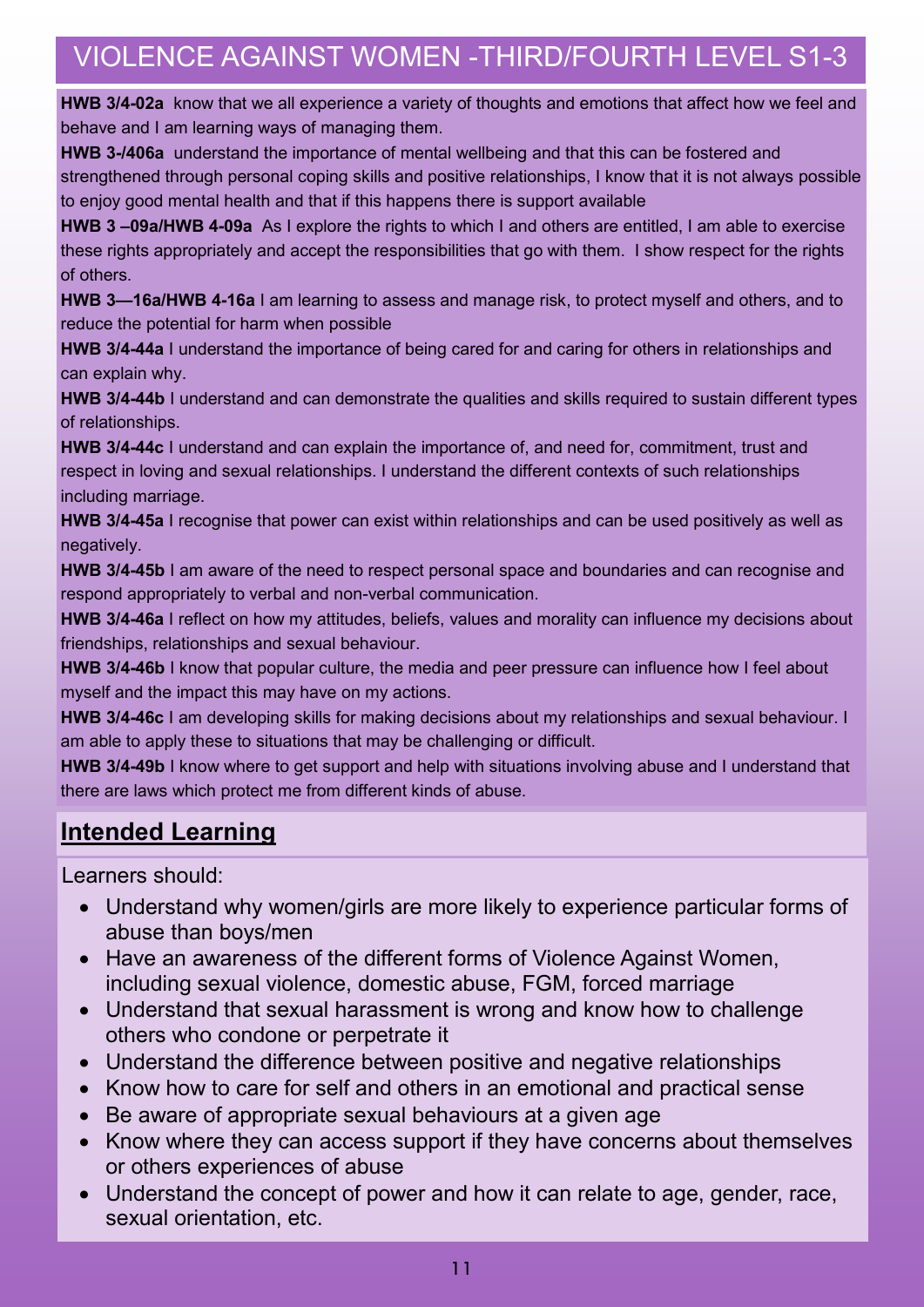## **Suggested Success Criteria**

Learners can:

- Describe why women/girls are more likely to experience abuse that men/boys
- Suggest how best to care for others in an emotional and practical sense
- Exhibit the skills and qualities to sustain different types of relationships in their own behaviours and choices
- Understand what constitutes different types of mutually supportive relationships in a variety of circumstances and life stages
- Demonstrate self-awareness by taking personal responsibility for choices and decisions made and the consequences
- Demonstrate and apply decision making skills
- Describe ways to access information, guidance and help as and when necessary
- Demonstrate confidence and skills to access information, guidance and help as and when necessary
- Understand and make a list of their rights and responsibilities
- Identify and take action when they encounter abusive or inappropriate behaviour (no bystanders).

#### **Suggested Learning Experiences**

**Cooperative Learning Strategies** – Pupils discuss different relationships, different types of gender based violence, appropriate sexual behaviours and keeping safe using an inside-outside circle structure **Small Group Work** – Explore the continuum of gender based violence across different ages; explore the history of gender equality

**Partner Links** – e.g. Women's Aid, Sexual Violence Services (Highland Rape and Sexual Abuse Service); Educational Psychology Service, Police; various drama providers

**Independent** – Create a safe network of people they can talk to/contact should they need help

#### **Resources**

#### *Teachers should choose images and examples which are supportive of diversity*

| Sexual Health and Relationships Education    |                                                   |
|----------------------------------------------|---------------------------------------------------|
| (SHARE)                                      | Think U Know - Child Exploitation & Online        |
|                                              | Protection (www.thinkuknow.co.uk)                 |
| Zero Tolerance www.zerotolerance.org.uk/vaw/ |                                                   |
| resources                                    | Highland GLOW Equality, Diversity and             |
| - Reduce Abuse Sexual Bullying Pack          | Children's Rights - Violence Against Women,       |
| - Crush, screenplay and resource pack        | <b>FGM and Forced Marriage</b>                    |
| - Healthy Relationships                      |                                                   |
|                                              | Could be used for S3 pupils if appropriate - Fife |
| Young Scot https://young.scot                | VAWP - Young People, Relationships and            |
|                                              | Pornography programme & lessons                   |
|                                              |                                                   |

[Channel 4 Sex & Relationships DVD](https://shop.channel4learning.com/?page=shop&cid=28&pid=1624)

#### **Suggested Vocabulary**

- affection appropriate coercion commitment consent control
- emotional abuse exploitation female genital mutilation forced marriage gender based
- violence grooming harassment inappropriate loving physical abuse
- partner(s) pornography power rape safety networks sexual assault
- sexting stalking violence against women vulnerable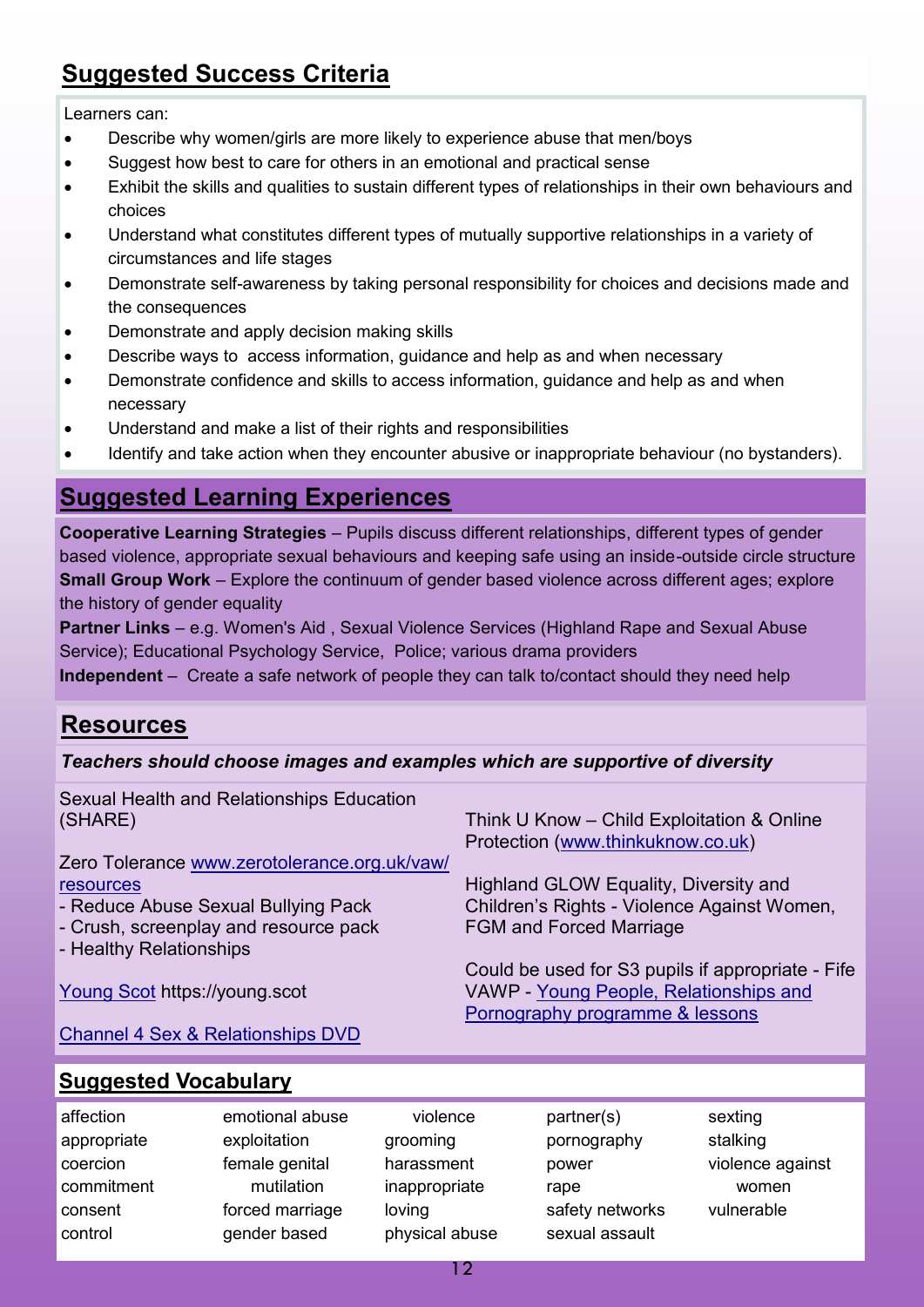# VIOLENCE AGAINST WOMEN-SENIOR PHASE- S4-6

## **Intended Learning**

Learners should:

- Understand that Violence Against Women occurs in society because of continued gender inequality between men and women
- Understand the similarities and differences between women/girls and men/ boys experience of violence
- Be aware of the impact of abuse, such as alcohol/drugs/mental health problems
- Be able to recognise an abusive relationship
- Know where to get support for experiences of abuse
- Understand how to use 'bystander' approaches to challenge and prevent Violence Against Women

## **Suggested Success Criteria**

*In the Senior Phase success criteria should be negotiated with learners to reflect individual, school and community circumstances or topical issues. Suggested success criteria could include:*

- Understanding of what constitutes different types of mutually supportive relationships in a variety of circumstances and life stages
- Ability to describe the negative impact that dominating personalities can have on relationships
- Ability to identify signs of abusive relationships and propose a range of strategies for accessing help
- Ability to correctly explain appropriate sexual behaviours i.e. the law in relation to consent, sexual assault, rape, sexting etc.
- Ability to identify and take action when they encounter abusive or inappropriate sexual behaviours (no bystanders)
- Ability to demonstrate confidence in identifying and accessing relevant support networks when necessary
- Ability to demonstrate self-awareness by taking personal responsibility for choices and decisions made and the consequences
- Ability to demonstrate and apply decision making skills